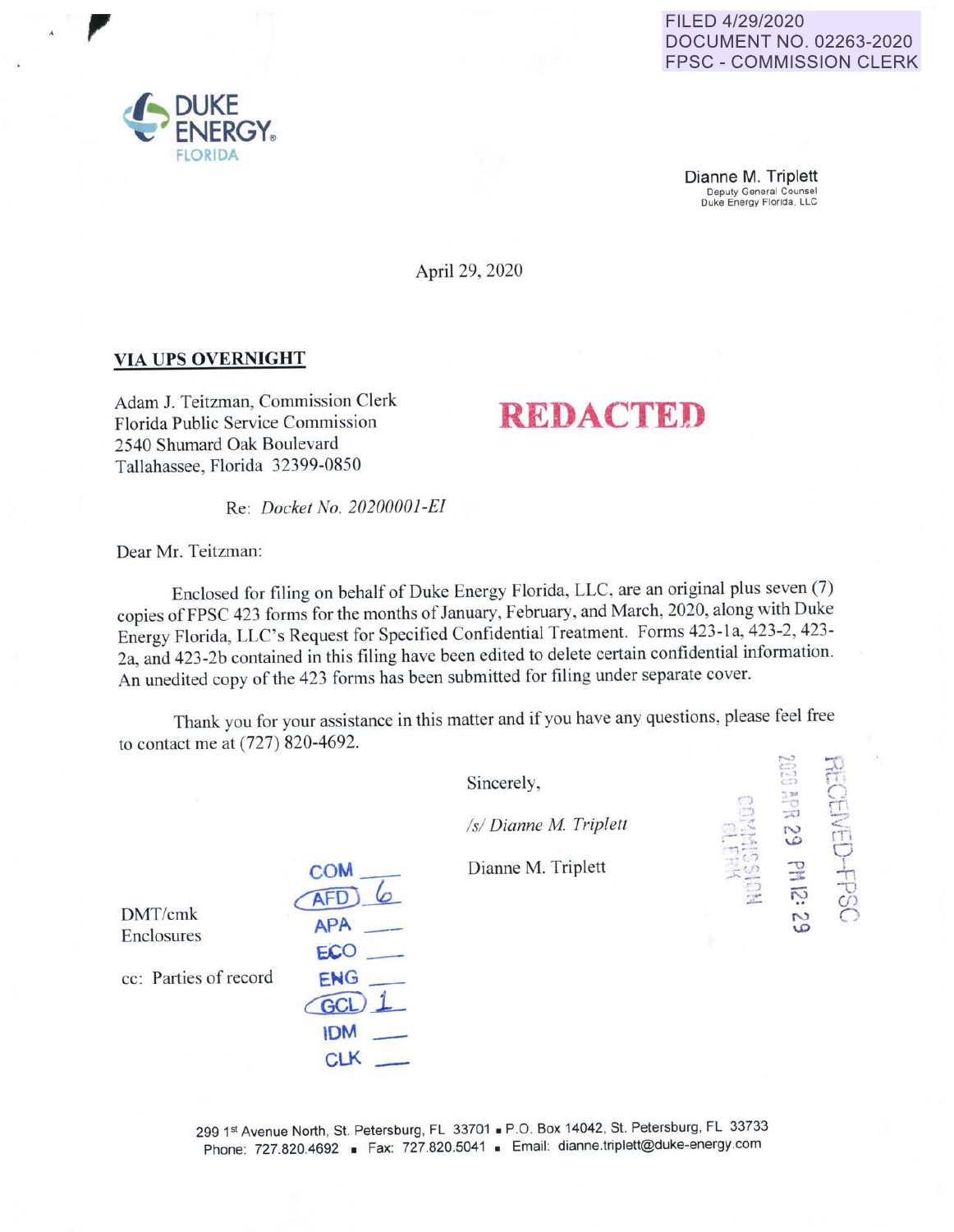## **CERTIFICATE OF SERVICE**

**l** HEREBY CERTIFY that a true copy of the foregoing has been furnished to the following individuals via email on this  $29<sup>th</sup>$  day of April, 2020.

> *Isl Dianne M Triplett*  Dianne M. Triplett

Suzanne Brownless Office of General Counsel FL Public Service Commission 2540 Shumard Oak Blvd. Tallahassee, FL 32399-0850 sbrownle@psc.state.fl.us

J. Beasley / J. Wahlen / M. Means Ausley McMullen P.O. Box 391 Tallahassee, FL 32302 jbeasley@ausley.com jwahlen@ausley.com mmeans@ausley.com

Russell A. Badders Gulf Power Company One Energy Place Pensacola, FL 32520 russell.badders@nexteraenergv.com

Kenneth A. Hoffman Florida Power & Light Company 134 W. Jefferson Street Tallahassee, FL 32301-1713 ken.hoffman@fpl.com

Jon C. Moyle, Jr. Moyle Law Firm, P.A. 118 North Gadsden Street Tallahassee, FL 32301 jmoyle@moylelaw.com mqualls@movlelaw.com

J.R. Kelly / T. David Office of Public Counsel 111 W. Madison St., Room 812 Tallahassee, FL 32399-1400 kelly.jr@leg.state.fl.us david.tad@leg.state.fl.us

Paula K. Brown Regulatory Affairs Tampa Electric Company P.O. Box 111 Tampa, FL 33601-0111 regdept@tecoenergy.com

Maria Moncada / David Lee Florida Power & Light Company 700 Universe Blvd. (LA W/JB) Juno Beach, FL 33408-0420 maria.moncada@fpl.com david.lee@fpl.com

James Brew / Laura W. Baker Stone Law Firm 1025 Thomas Jefferson St., N.W. Suite 800 West Washington, DC 20007 jbrew@smxblaw.com lwb@smxblaw.com

Mike Cassel Florida Public Utilities Company 208 Wildlight Avenue Yulee, FL 32097  $measured$ afpuc.com

Beth Keating Gunster, Yoakley & Stewart, P.A. 215 South Monroe Street, Suite 60 I Tallahassee, FL 32301 bkeating@gunster.com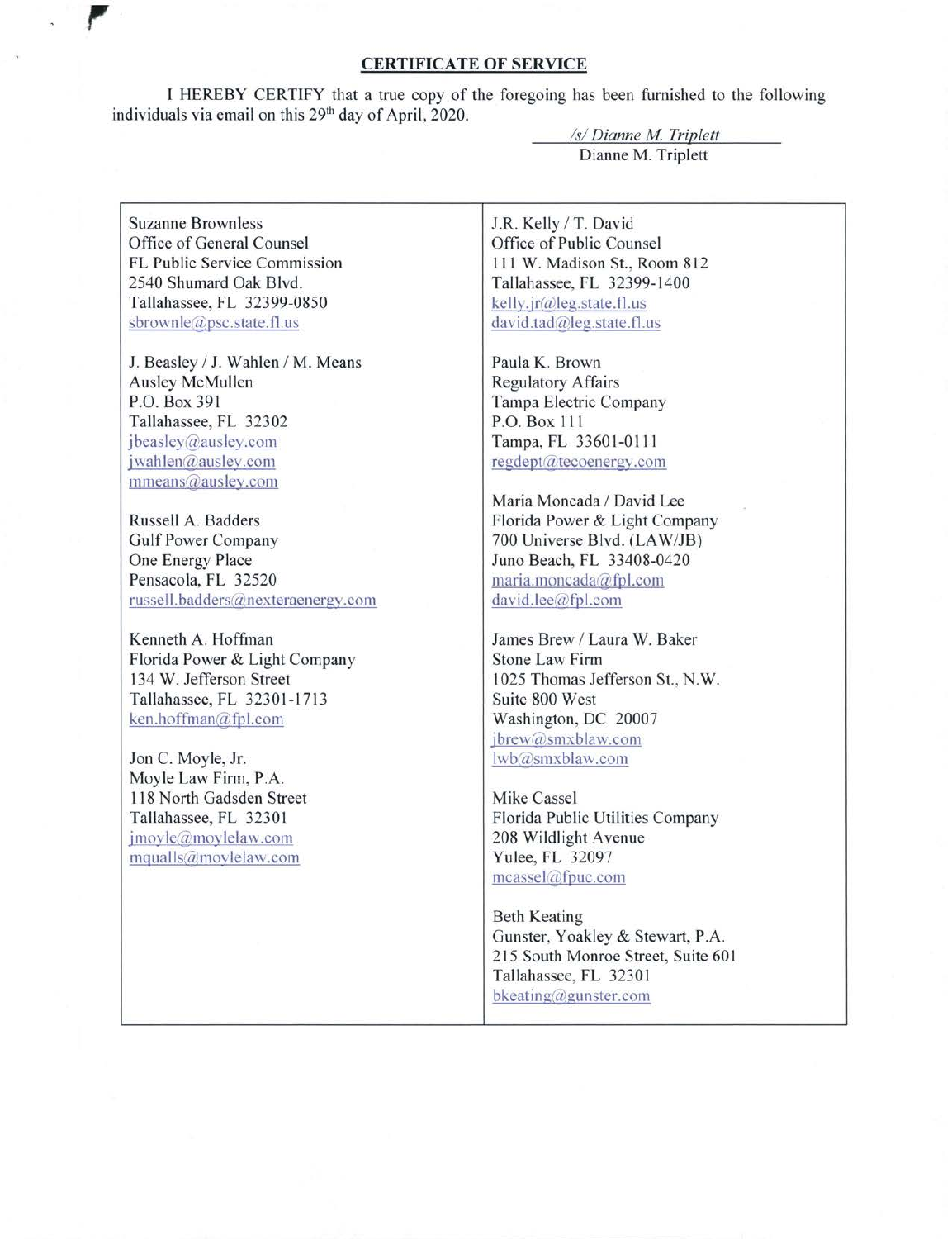#### **MONTHLY REPORT OF COST AND QUALITY OF FUEL OIL FOR ELECTRIC PLANTS ORIGIN, TONNAGE, DELIVERED PRICE AND AS RECEIVED QUALITY**

(d)

NAME, TITLE, TELEPHONE NUMBER OF CONTACT PERSON CONCERN NG DATA SUBMITTED ON THE FORM:

(e)

Signature of Official Submitting Report: <u>amy yu</u>  $\tilde{0}$ DATE COMPLETED: 4120120 **Btu Content Date of**  Type **Fuel Oil Sulfur Level(%)**  Delivered<br>Price (\$/Bbl) **Purchase**  Type Volume (Bbls) (Btu/gal) **Supplier Name Shipping Point Point of Delivery De ivery**   $(h)$  (i) Gl (k)  $\overline{\mathbf{r}}$ 

 $\hat{\vec{z}}$ 

 $\sqrt{ }$ 

(g)

INDIGO OIL TERMINAL- TAMPA, FL NIA FACILITY 0312020 F02 0.03 137,665 3,895.9762 \$57.9374

LLC

(c)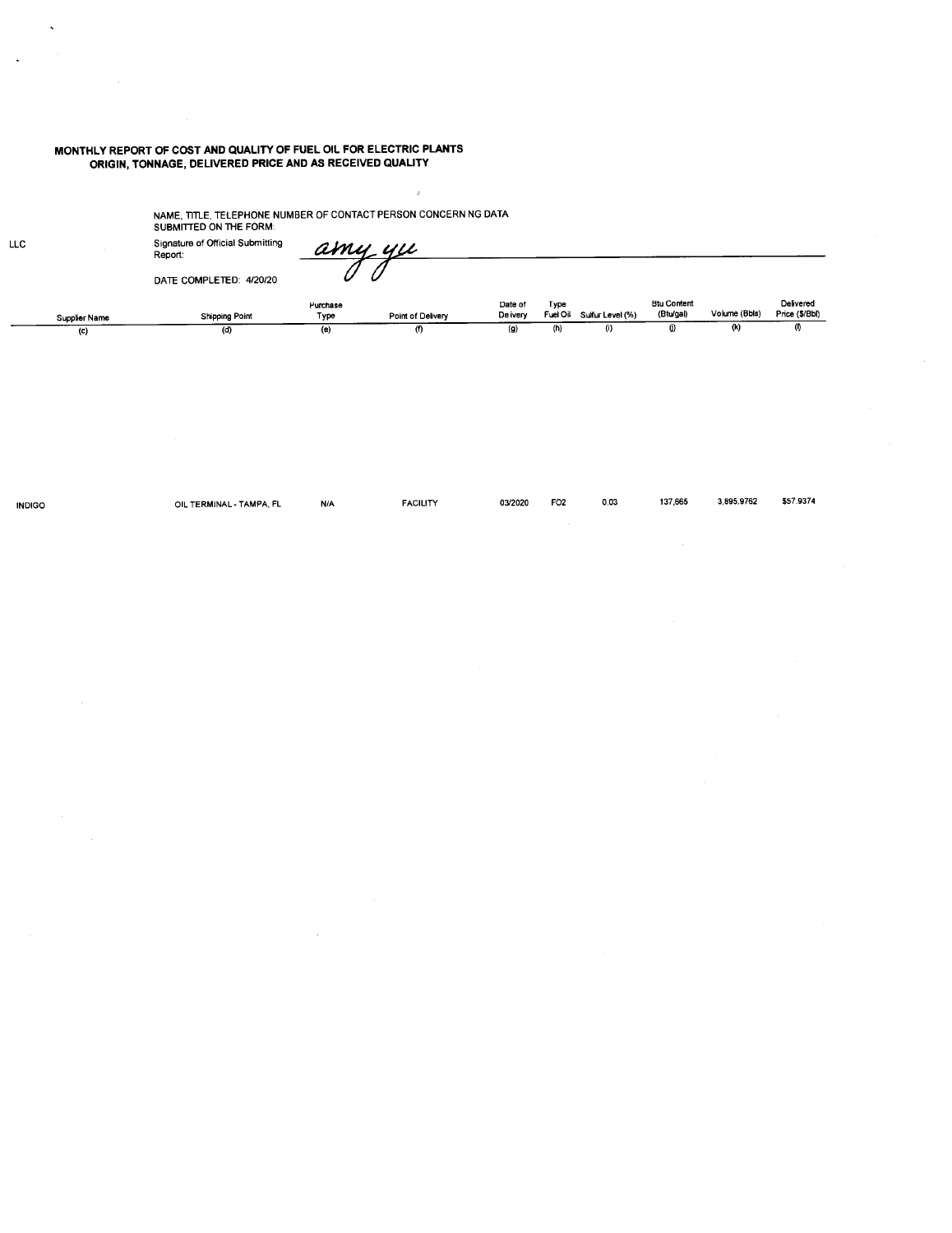

#### MONTHLY REPORT OF COST AND QUALITY OF FUEL OIL FOR ELECTRIC PLANTS ORIGIN, TONNAGE, DELIVERED PRICE AND AS RECEIVED QUALITY



NAME, TITLE, TELEPHONE NUMBER OF CONTACT PERSON CONCERNING DATA SUBMITTED ON THE FORM:

amy yu Signature of Official Submitting Report:  $\overline{\partial}$  $\hat{\overline{\mathcal{O}}}$ DATE COMPLETED: 4/20/20

|               |                   | Date of  |          | Volume |        | Invoice Price Invoice Amount Discount |     |                | Net Price           | Quality<br>Adjustment | Effective.<br>Purchase | Additional<br>Transportation             | Utilet<br>Charges<br>Incurred | Delivered           |
|---------------|-------------------|----------|----------|--------|--------|---------------------------------------|-----|----------------|---------------------|-----------------------|------------------------|------------------------------------------|-------------------------------|---------------------|
| Supplier Name | Point of Delivery | Delivery | Type Oil | (Bbls) | (S/Bb) | (S)                                   | (S) | Net Amount (S) | (S/Bb)              |                       |                        | (\$/Bbl) Price (\$/Bbl) Charges (\$/Bbl) | (S/Bbl)                       | Price (\$/Bbl)      |
| (c)           |                   | (e)      | (n)      | (q)    | (h)    | (1)                                   | (i) | (k)            | $\langle 1 \rangle$ | (m)                   | (n)                    | (0)                                      | (D)                           | $\langle q \rangle$ |

 $50$ 

 $\mathtt{C}$ 

ú.

 $\bar{y}$ 

FACILITY

03/2020 FO<sub>2</sub> 3,895.9762

\$57.9374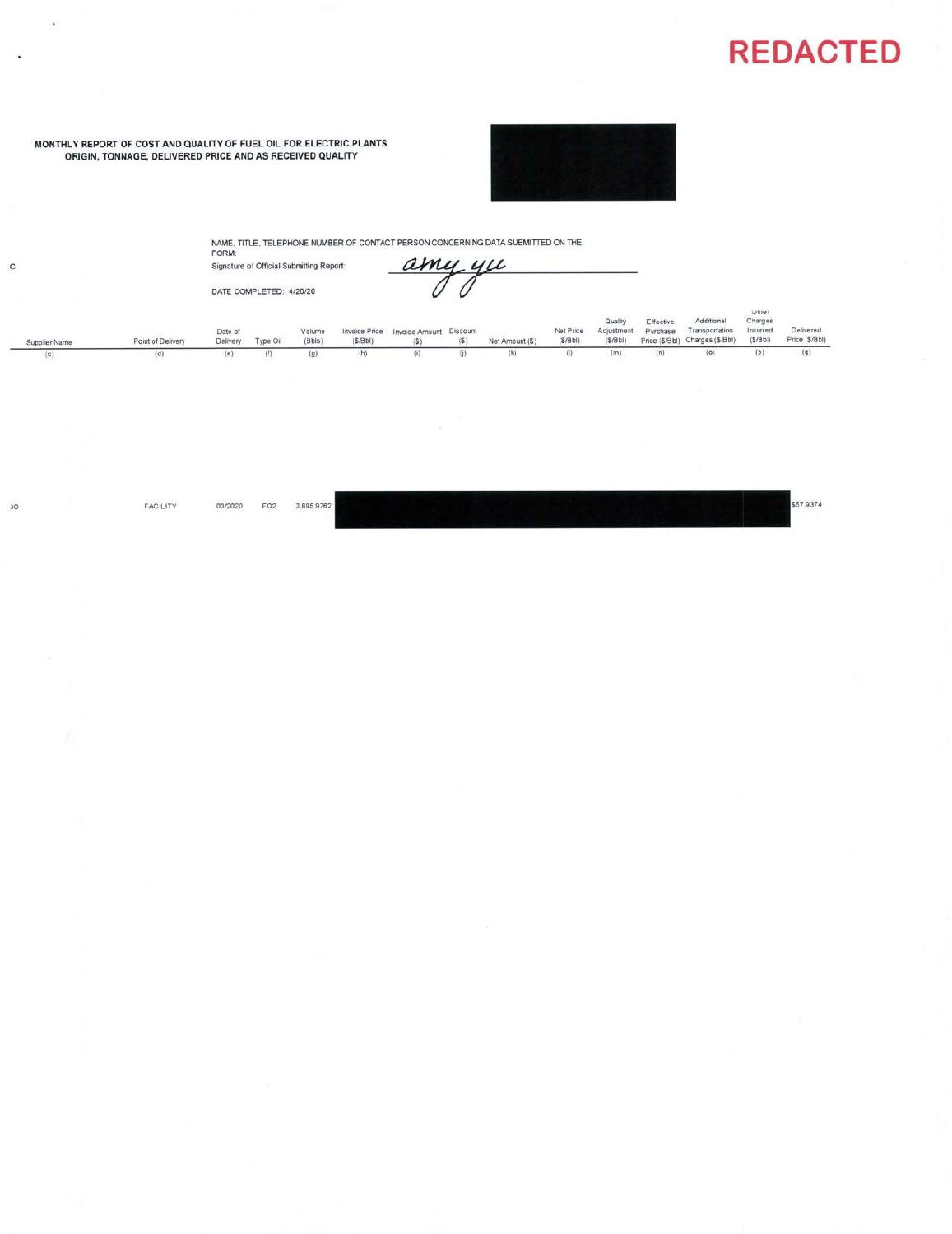# MONTHLY REPORT OF COST AND QUALITY OF COAL FOR ELECTRIC PLANTS ORIGIN, TONNAGE, DELIVERED PRICE AND AS-RECEIVED QUALITY



NAME, TITLE, TELEPHONE NUMBER OF CONTACT PERSON CONCERNING DATA SUBMITTED ON THE FORM:

Signature of Official Submitting Report:

amy yu

|    |                         |                              | DATE COMPLETED: 4/20/20                                            |                    |                                                             | Total<br><b>Transportation</b><br><b>Charges</b><br>(5/ton)<br>(i) | F.O.B. Plant<br>Price<br>(5/ton)<br>$\boldsymbol{0}$ | <b>As Received Coal Quality</b> |                                       |                       |                                   |  |
|----|-------------------------|------------------------------|--------------------------------------------------------------------|--------------------|-------------------------------------------------------------|--------------------------------------------------------------------|------------------------------------------------------|---------------------------------|---------------------------------------|-----------------------|-----------------------------------|--|
| þn | Purchase<br>Type<br>(d) | <b>Transp</b><br>Mode<br>(e) | <b>Number</b><br>Primary<br><b>Shipping</b><br><b>Units</b><br>(1) | <b>Tons</b><br>(g) | <b>Effective</b><br><b>Purchase Price</b><br>(S/ton)<br>(h) |                                                                    |                                                      | Percent<br>Sulfur<br>(k)        | <b>BTU Content</b><br>(Btu/lb)<br>(1) | Percent<br>Ash<br>(m) | Percent<br><b>Moisture</b><br>(n) |  |
|    | Transfer                | OB                           | $\overline{\mathbf{4}}$                                            | 74,949.75          |                                                             |                                                                    | \$121.320                                            | 2.89                            | 11,229                                | 7.58<br>- - -         | 13.69                             |  |

Transfer

OB

 $\overline{3}$ 

55,911.5

13.58 7.68 \$146.335  $2.77$ 11,263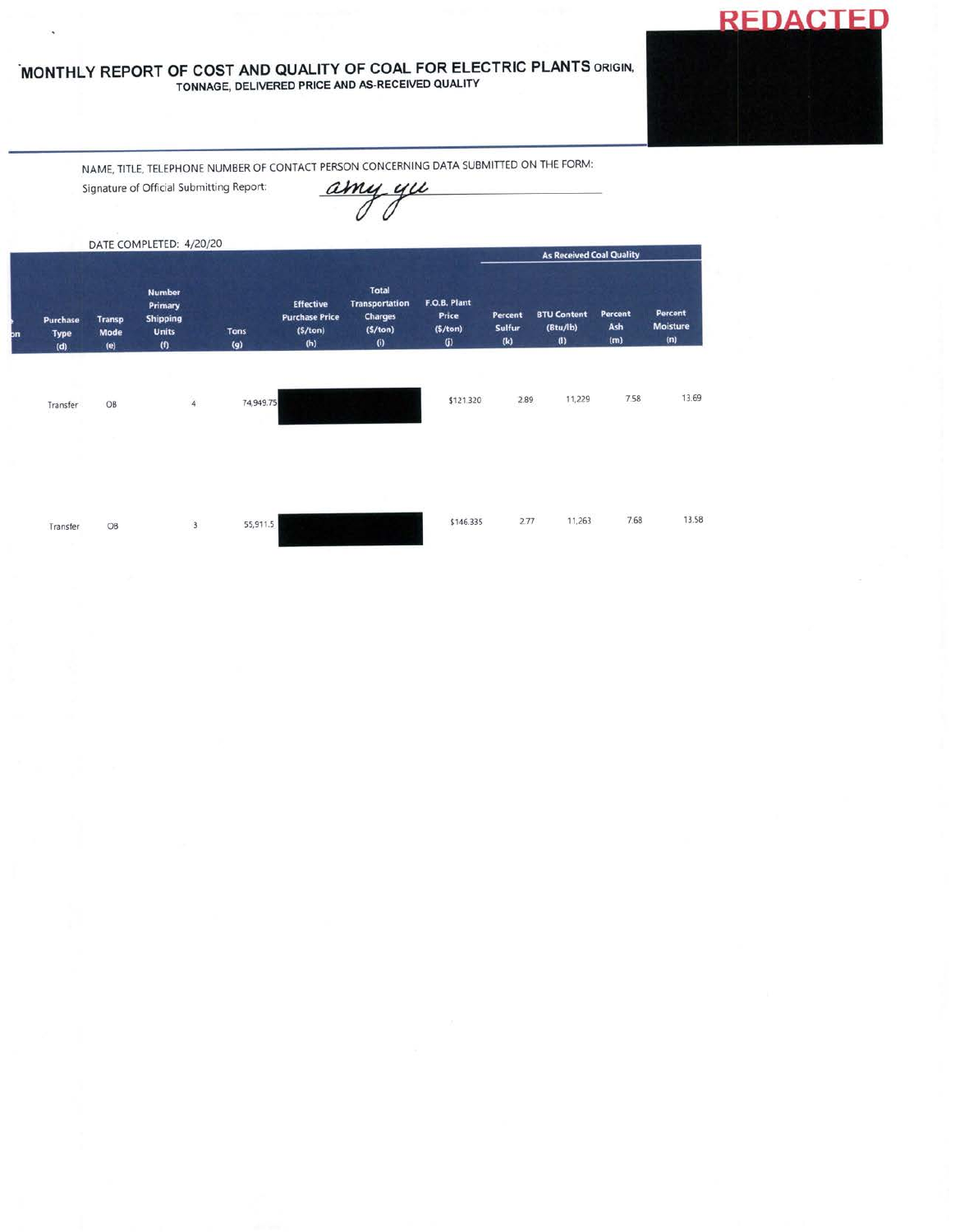## **MONTHLY REPORT OF COST AND QUALITY OF COAL FOR ELECTRIC PLANTS** ORIGIN, TONNAGE, DELIVERED PRICE ANO AS-RECEIVED QUALITY

**REDACTED** 

NAME, TITLE, TELEPHONE NUMBER OF CONTACT PERSON CONCERNING DATA SUBMITTED ON THE FORM:

Signature of Official Submitting Report:

amy yu

DATE COMPLETED: 4/20/20

|                |                                |                                     |                                                                    |                    | <b>Effective</b><br><b>Purchase Price</b><br>(5/ton)<br>(h) | <b>Total</b><br><b>Transportation</b><br><b>Charges</b><br>(5/ton)<br>(i) | F.O.B. Plant<br>Price<br>(S/ton)<br>$\omega$ | <b>As Received Coal Quality</b> |                                                     |                              |                                   |  |
|----------------|--------------------------------|-------------------------------------|--------------------------------------------------------------------|--------------------|-------------------------------------------------------------|---------------------------------------------------------------------------|----------------------------------------------|---------------------------------|-----------------------------------------------------|------------------------------|-----------------------------------|--|
|                | Purchase<br><b>Type</b><br>(d) | <b>Transp</b><br><b>Mode</b><br>(e) | <b>Number</b><br>Primary<br><b>Shipping</b><br><b>Units</b><br>(f) | <b>Tons</b><br>(g) |                                                             |                                                                           |                                              | Percent<br>Sulfur<br>(k)        | <b>BTU Content</b><br>(Btu/lb)<br>$\left( 0\right)$ | <b>Percent</b><br>Ash<br>(m) | Percent<br><b>Moisture</b><br>(n) |  |
|                |                                |                                     |                                                                    |                    |                                                             |                                                                           |                                              |                                 |                                                     |                              |                                   |  |
| 5              | LTC                            | <b>RB</b>                           | 40                                                                 | 79,369.15          |                                                             |                                                                           | \$128.881                                    | 2.92                            | 11,135                                              | 8.27                         | 13.46                             |  |
| S.             | LTC                            | <b>RB</b>                           | 10                                                                 | 17,836.37          |                                                             |                                                                           | \$135.818                                    | 2.75                            | 12,777                                              | 6.84                         | 8.02                              |  |
| $\overline{7}$ | LTC                            | RB                                  | $\overline{2}$                                                     | 3,500.07           |                                                             |                                                                           | \$125.378                                    | 3.16                            | 11,093                                              | 7.66                         | 14.81                             |  |
|                |                                |                                     |                                                                    |                    |                                                             |                                                                           |                                              |                                 |                                                     |                              |                                   |  |
| S.             | LTC                            | RB                                  | 33                                                                 | 60,738.58          |                                                             |                                                                           | \$59.286                                     | 2.92                            | 11,159                                              | 8.29                         | 13.37                             |  |
| 5              | LTC                            | <b>RB</b>                           | 43                                                                 | 77,587.16          |                                                             |                                                                           | \$64.878                                     | 2.84                            | 12,721                                              | 7.20                         | 7.97                              |  |
| $\overline{7}$ | LTC                            | <b>RB</b>                           | 3                                                                  | 5,559.10           |                                                             |                                                                           | \$54,346                                     | 3.03                            | 11,183                                              | 7.62                         | 14.57                             |  |
| $\overline{5}$ | LTC                            | <b>RB</b>                           | 8                                                                  | 15,746.90          |                                                             |                                                                           | \$61.560                                     | 3.08                            | 11,170                                              | 8.59                         | 13.01                             |  |
| 5              | LTC                            | <b>RB</b>                           | 26                                                                 | 47,628.66          |                                                             |                                                                           | \$67,320                                     | 2.82                            | 12,725                                              | 7.21                         | 7.73                              |  |
| $\overline{7}$ | LTC                            | RB                                  | 8                                                                  | 14,021.09          |                                                             |                                                                           | \$56.740                                     | 3.16                            | 11,281                                              | 7.96                         | 13.54                             |  |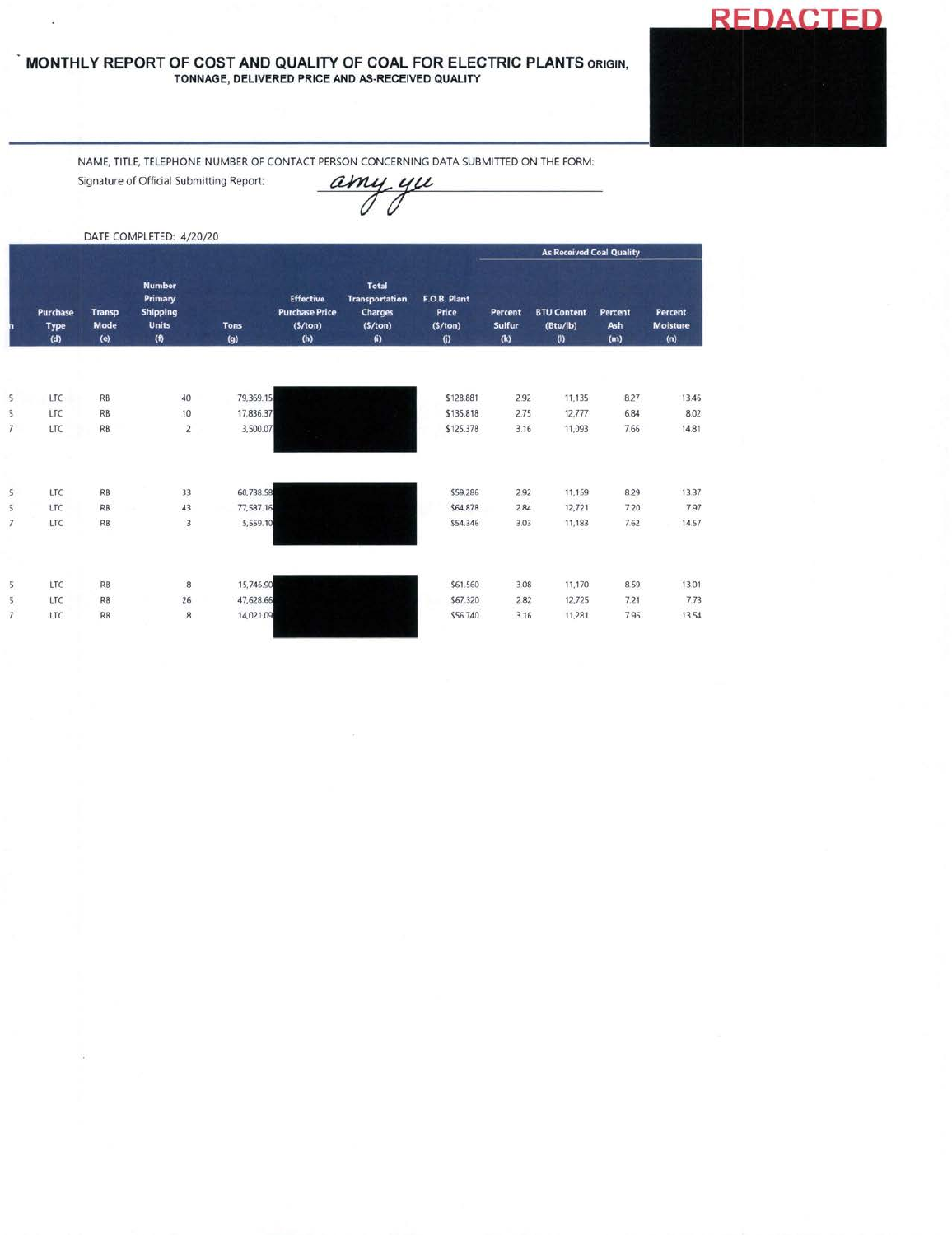# **MONTHLY REPORT OF COST AND QUALITY OF COAL FOR ELECTRIC PLANTS** ORIGIN, TONNAGE, DELIVERED PRICE AND AS-RECEIVED QUALITY<br>
TONNAGE, DELIVERED PRICE AND AS-RECEIVED QUALITY<br>
Signature of Official Submitting Report:<br>
DATE COMPLETED: 4/20/20

NAME, TITLE, TELEPHONE NUMBER OF CONTACT PERSON CONCERNING DATA SUBMITTED ON THE FORM:

**REDACTED** 

|    |                         | DATE COMPLETED: 4/20/20 |                                         |                                                    |                                                  |                                                                     |                                          |                                                  |                                                                           |
|----|-------------------------|-------------------------|-----------------------------------------|----------------------------------------------------|--------------------------------------------------|---------------------------------------------------------------------|------------------------------------------|--------------------------------------------------|---------------------------------------------------------------------------|
| ۱n | Purchase<br>Type<br>(d) | <b>Tons</b><br>(e)      | <b>FOB Mine Price</b><br>(S/ton)<br>(f) | Short Haul &<br>Loading<br>Charges (\$/ton)<br>(g) | <b>Original Invoice</b><br>Price (\$/ton)<br>(h) | Retroactive<br>Price<br><b>Increases</b><br>(\$/ton)<br>$\vert$ (i) | <b>Base Price</b><br>(5/ton)<br>$\omega$ | Quality<br><b>Adjustments</b><br>(\$/ton)<br>(k) | <b>Effective</b><br><b>Purchase Price</b><br>(S/ton)<br>$\left( 0\right)$ |
|    | Transfer                | 37,479 38               |                                         | $\circ$                                            |                                                  | $\circ$                                                             |                                          |                                                  |                                                                           |
|    | Transfer                | 37,400 00               |                                         | $\circ$                                            |                                                  |                                                                     | 0l                                       |                                                  |                                                                           |
|    | Transfer                | 37,197 29               |                                         | $\circ$                                            |                                                  |                                                                     | $\circ$                                  |                                                  |                                                                           |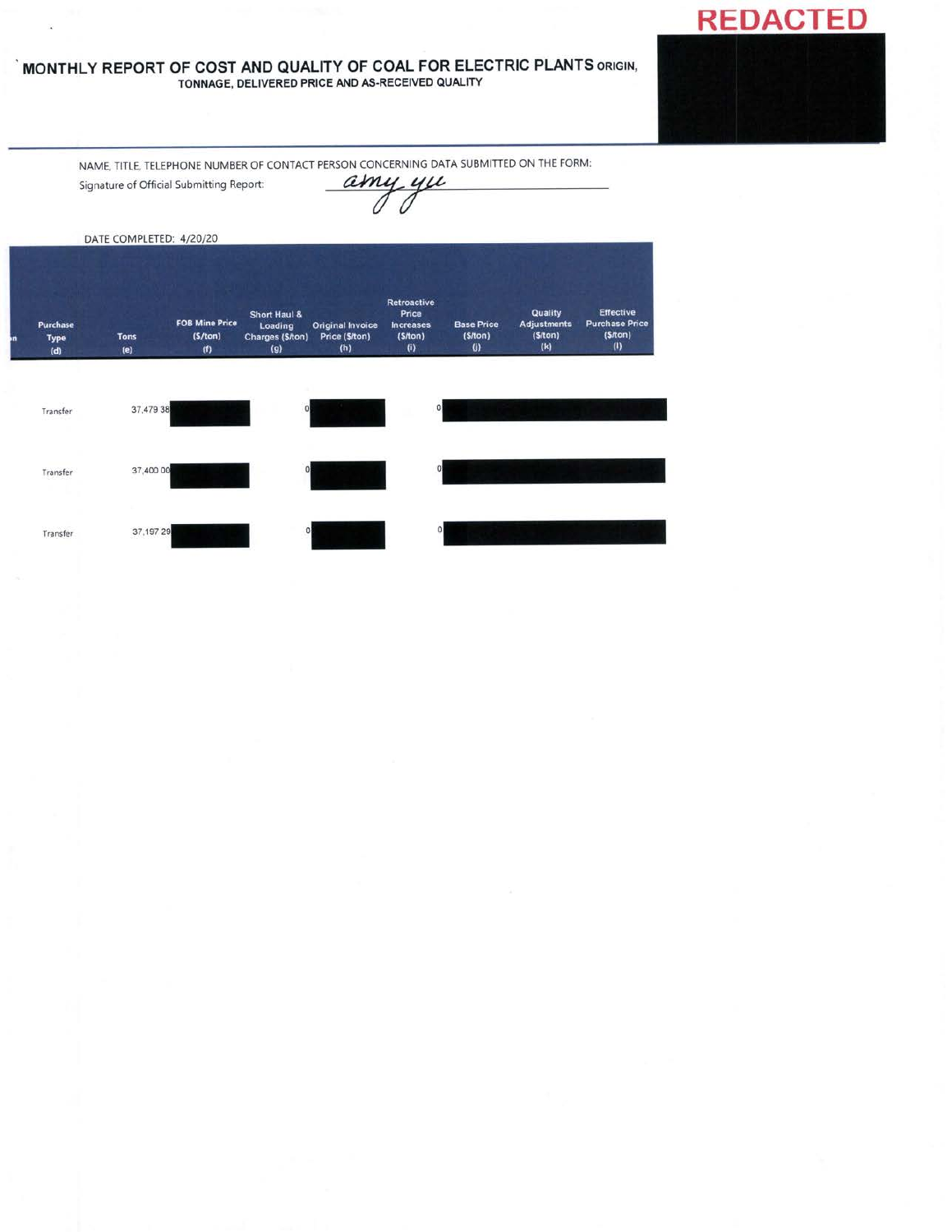# MONTHLY REPORT OF COST AND QUALITY OF COAL FOR ELECTRIC PLANTS ORIGIN, TONNAGE, DELIVERED PRICE AND AS-RECEIVED QUALITY

NAME, TITLE, TELEPHONE NUMBER OF CONTACT PERSON CONCERNING DATA SUBMITTED ON THE FORM: Signature of Official Submitting Report:

amy yu

N.

**REDACTED** 

۳

|     |                                | DATE COMPLETED: 4/20/20 |                                         |                                                          |                                                  |                                                                   |                                              |                                                 |                                                             |
|-----|--------------------------------|-------------------------|-----------------------------------------|----------------------------------------------------------|--------------------------------------------------|-------------------------------------------------------------------|----------------------------------------------|-------------------------------------------------|-------------------------------------------------------------|
| lon | Purchase<br><b>Type</b><br>(d) | <b>Tons</b><br>(e)      | <b>FOB Mine Price</b><br>(5/ton)<br>(f) | Short Haul &<br>Loading<br><b>Charges (S/ton)</b><br>(g) | <b>Original Invoice</b><br>Price (\$/ton)<br>(h) | <b>Retroactive</b><br>Price<br><b>Increases</b><br>(S/ton)<br>(i) | <b>Base Price</b><br>(S/ton)<br>$\mathbf{u}$ | Quality<br><b>Adjustments</b><br>(5/ton)<br>(k) | <b>Effective</b><br><b>Purchase Price</b><br>(S/ton)<br>(1) |
|     |                                |                         |                                         |                                                          |                                                  |                                                                   |                                              |                                                 |                                                             |
| 45  | <b>LTC</b>                     | 30,389 23               |                                         |                                                          |                                                  |                                                                   |                                              |                                                 |                                                             |
| 65  | LTC                            | 42,432.43               |                                         | $\Omega$                                                 |                                                  |                                                                   |                                              |                                                 |                                                             |
| 17  | LTC                            | 7,303 07                |                                         | 0                                                        |                                                  |                                                                   |                                              |                                                 |                                                             |
| 45  | LTC                            | 15,985 53               |                                         | $\circ$                                                  |                                                  |                                                                   |                                              |                                                 |                                                             |
| 65  | LTC                            | 43,185.16               |                                         | $\circ$                                                  |                                                  |                                                                   |                                              |                                                 |                                                             |
| 17  | LTC                            | 12,415.77               |                                         |                                                          | $\Omega$                                         |                                                                   |                                              |                                                 |                                                             |
| 45  | LTC                            | 15,746 90               |                                         |                                                          |                                                  |                                                                   |                                              |                                                 |                                                             |
| 65  | LTC                            | 25,740 97               |                                         |                                                          |                                                  |                                                                   |                                              |                                                 |                                                             |
| 17  | LTC                            | 9,044 86                |                                         |                                                          |                                                  |                                                                   |                                              |                                                 |                                                             |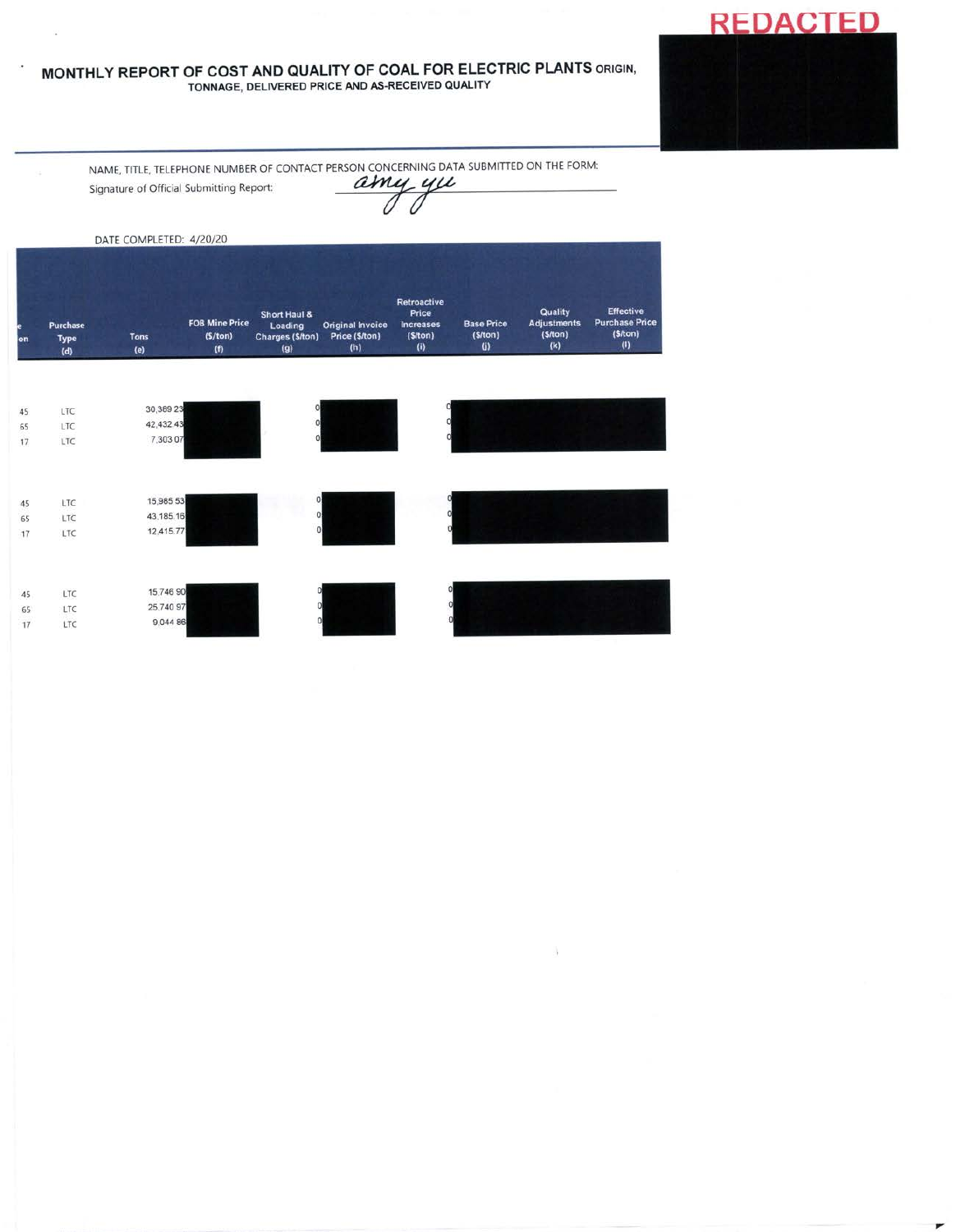### LY REPORT OF COST AND QUALITY OF COAL FOR ELECTRIC PLANTS ORIGIN, TONNAGE, DELIVERED PRICE AND AS-**RECEIVED QUALITY**

NAME, TITLE, TELEPHONE NUMBER OF CONTACT PERSON CONCERNING DATA SUBMITTED ON THE FORM: amy yu Signature of Official Submitting Report:  $\overline{\mathcal{O}}$  $\overline{\mathscr{O}}$ 

ü

 $20$  $\begin{array}{c}\n\text{Transloa:} \\
\text{Rate:} \\
\text{(5)} \\
\text{(I)}\n\end{array}$ Rail Ch Additional<br>Short Haul &<br>Loading River Barge<br>Rate<br>(\$)<br>(k) Other<br>Charges<br>Incurred (\$) Other Charges<br>Incurred Effectiv Total Transp<br>Charges (\$)<br>(o) Transp<br>Mode<br>(e) iase **Rail Rate** Ocean Barge FOB Plant Price (\$) Tons<br>(f) Charges  $(5)$ <br> $(h)$  $\frac{\text{Rate (5)}}{\text{(m)}}$  $\binom{5}{9}$  $\binom{5}{0}$  $\binom{5}{0}$  $\frac{1}{n}$  $_{\sf UR}$  $0.00$ \$0,000 UR  $0.00$ \$0,000 \$0,000  $OB$  $0.00$  $\mathsf{UR}$  $0.00$ \$0,000

**REDACTED**